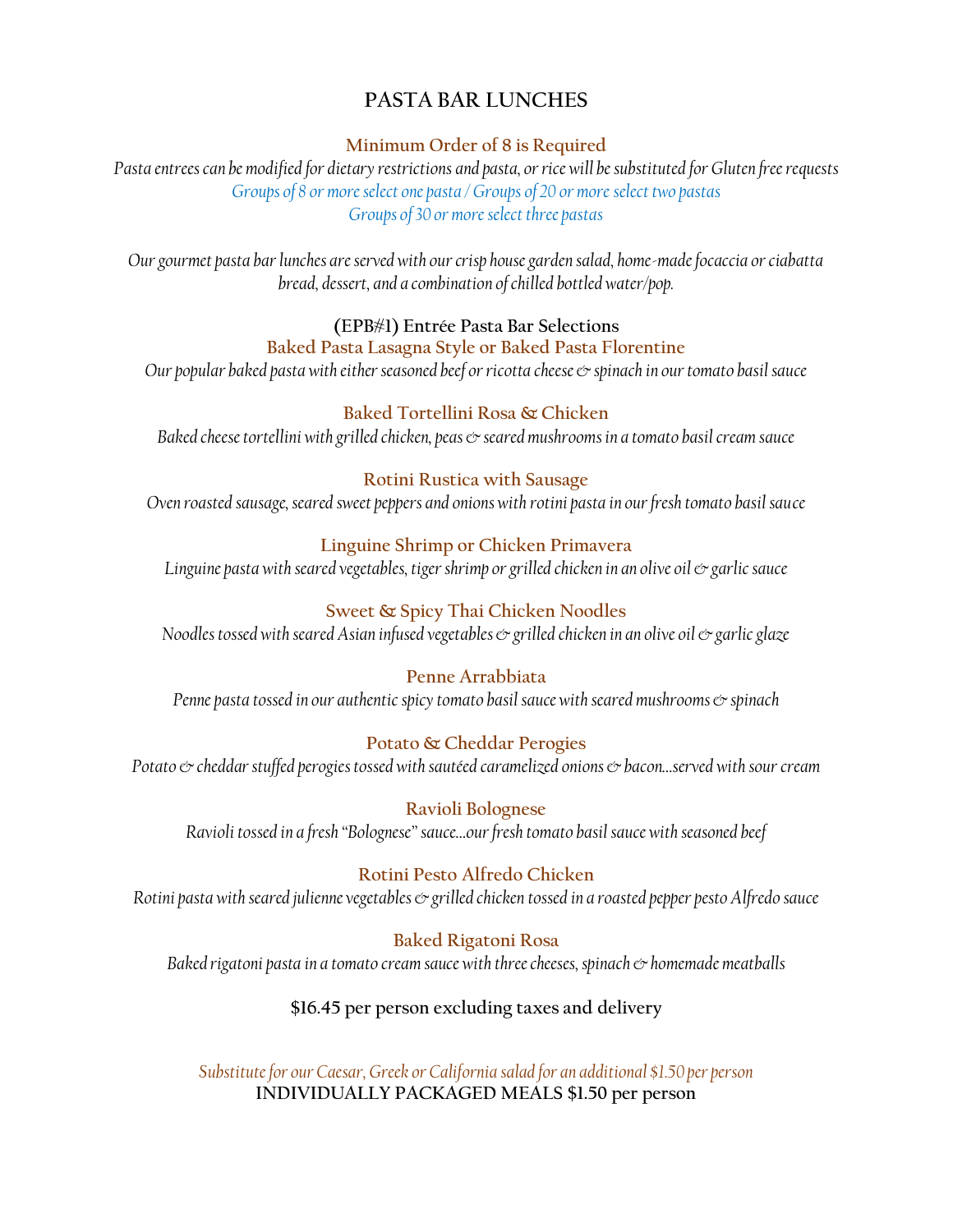#### **HOT ENTRÉE LUNCHES Minimum Order of 8 is Required**

*All our gourmet entrée lunches are served with our crisp housegarden salad, home-made focaccia or ciabatta bread and a combination of chilled bottled water/pop along with an additional side of your choice.*

#### **SEARED CHICKEN ENTREES**

*Prepared with boneless & skinless seared Halal chicken breasts*

**SC#1 Piccata***…artichokes in a lemon wine sauce |* **SC#2 Tuscan***…with a roasted pepper & basilcream sauce*

**SC#3 Primavera***…sautéed peppers, mushrooms zucchini, diced tomatoes in a light wine sauce*

**SC#4 Lemon Herb***…lemon herb chardonnay sauce|* **SC#5 Mediterranean***…sautéed mushroom wine sauce*

#### **BREADED CHICKEN ENTREES**

*Prepared with boneless & skinless breaded Halal chicken breasts*

**BC#1 Parmigiana***…breaded and topped with our fresh tomato basil sauce, parmigiano and mozzarella cheese* **BC#2 Florentine***…topped with a tomato basil sauce, seared spinach & mozzarella* **BC#3 Thai**…*with caramelized onions, peppers & napped with a sweet & spicy Thai glaze! Tasty!* **BC#4 Rustic Chicken***…with sautéed mushrooms in a chardonnay cream sauce*

#### **BEEF ENTREES**

*Prepared with in-house slow roasted beef, then thinly shaved*

**BE#1 Rosemary Garlic***…braised in a rosemary garlic jus* **BE#2 Beef Au Jus***…classic w/ mushrooms* **BE#3 Teriyaki***…with mushrooms, peppers & onions |* **BE#4 Asian Pepper***…with sweet peppers & onions*

#### **SIDES**

*Select one of the following*

Pasta with ricotta & spinach in olive oil & garlic *|* Pasta Rosa | Pasta Florentine w/ tomato sauce Oven roasted potatoes*|* Red skin mashed potatoes | Mediterranean potatoes w/ olive oil & herbs Risotto Pomodoro *|* Broccoli Mushroom Rice Casserole | Steamed or Stir-Fried rice & vegetables Vegetable Samosa | Sweet Corn *|* Baby Carrots | Peas & mushrooms | Chef's seasonal choice

### **\$15.95 per person plus taxes and delivery**

Additional Side \$3.25 | Butter tart \$2.75 | In-house baked cookie \$1.60 | Dessert tray \$3.25 *Substitute thegarden salad for our Kale, Greek, Caesar or California Salad for an additional \$1.50 per person* **INDIVIDUALLY PACKAGED MEALS \$1.50 per person**